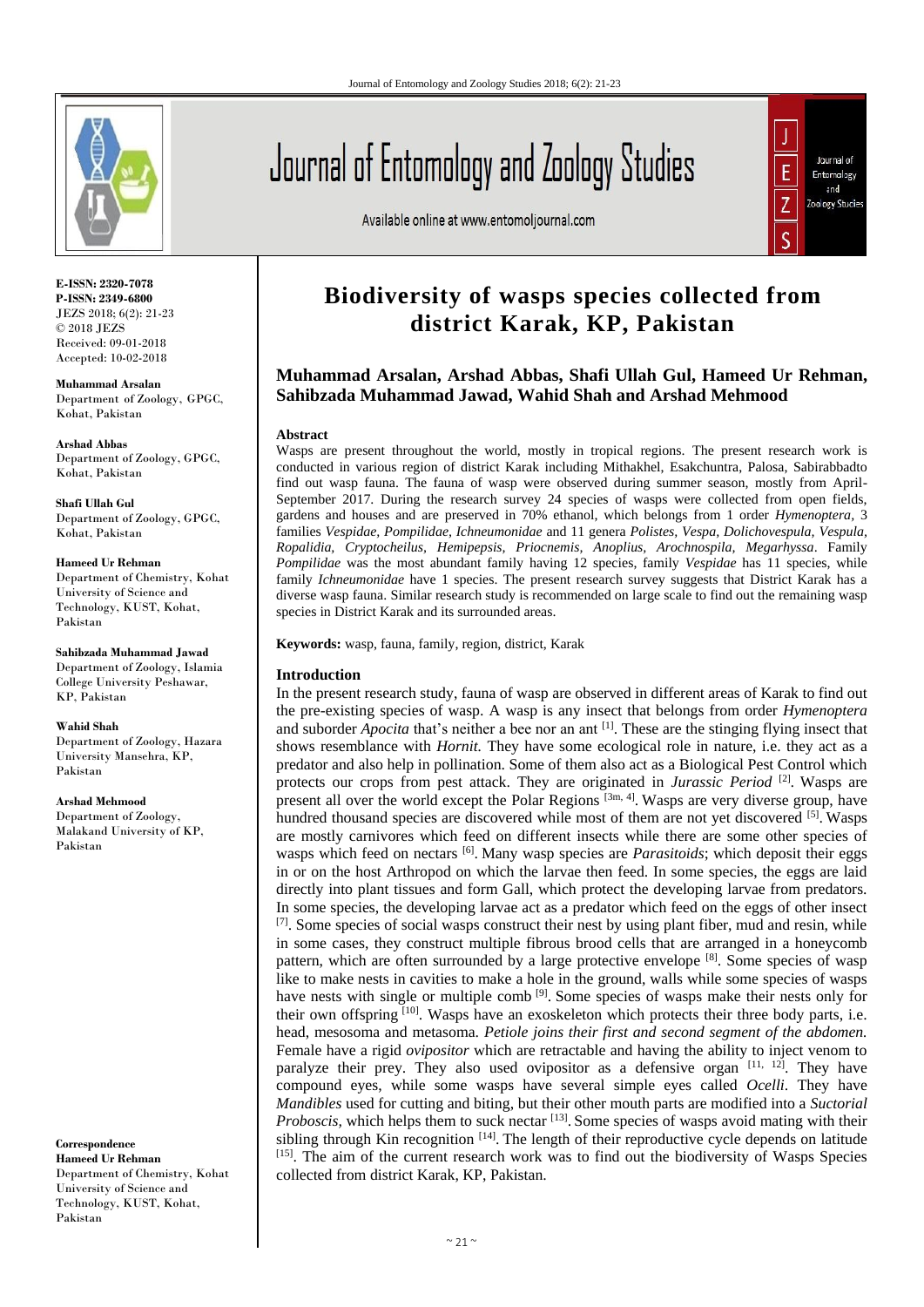#### **Materials and Methods**

The present research survey is conducted in district Karak which is situated in Khyber Pakhtunkhwa (Pakistan), 150 km away from Peshawar on Indus highway (from Karachi to Peshawar). All the survey was conducted during daytime mostly from 9:00 am to 4:00 pm in April-September 2017. The purpose of the research was to find out the pre-existing species of wasp in Mithakhel, Esakchuntra, Palosa and Sabirabad of district Karak. All the species of wasps were firstly observed in these areas and are then trapped from open fields, gardens and houses by using various techniques such as pitfall trap and sweeping net. These trapped species of wasps were then preserved in 70% ethanol in plastic bottles.

#### **Results**

The research survey was achieved to find out pre-existing species of wasp fauna in Mithakhel, Esakchuntra, Palosa, Sabirabad of district Karak. Such type of research was not performed by someone in these regions of district Karak. The present research survey was conducted in April-September 2017. During the research survey a total of 24 species of wasps was collected, preserved and are then identified up to the species level. All the collected species belong from one order *Hymenoptera,* 3 families *Vespidae, Pompilidae, Ichneumonidae* and 11 genera *Polistes, Vespa, Dolichovespula, Vespula, Ropalidia, Cryptocheilus, Hemipepsis, Priocnemis, Anoplius, Arochnospila, Megarhyssa*. Genus *Polistes* have four species *Polistes indicus, Polistes instabilis, Polistes gallicus, Polistes dominula,* genus *Vespa* have three species *Vespa orientalis, Vespa velutina, Vespa tropica,* genus *Dolichovespula* have two species *Dolichovespula media, Dolichovespula sylvestris,* genus *Vespula* have one specie *Vespula germanica,* genus *Ropalidia* have one specie *Ropalidia marginata,* genus *Cryptocheilus* have one specie *Cryptocheilus d iscolor,* genus *Hemipepsis* have five species *Hemipepsis acer, Hemipepsis elizabethae, Hemipepsis indica, Hemipepsis lusca, Hemipepsis veda,* genus *Priocnemis* have one specie *Priocnemis perturbator,* genus *Anoplius* have one species *Anoplius nigerrimus,* genus *Arochnospila* have four species *Arochnospilaanceps, Arochnospilatrivialis, Arochnospilaconsobria, Arochnospilaminutula,* genus *Megarhyssa* have one specie *Megarhyssa macrurus.* 

**Table 1:** Taxonomic representation of wasp species of district Karak.

| S/N            | <b>Class</b> | Order       | Family        | Genus          | <b>Species</b> |
|----------------|--------------|-------------|---------------|----------------|----------------|
|                | Insecta      | Hymenoptera | Vespidae      | Polistes       | P. indicus     |
| $\overline{2}$ | Insecta      | Hymenoptera | Vespidae      | Polistes       | P. instabilis  |
| 3              | Insecta      | Hymenoptera | Vespidae      | Polistes       | P. gallicus    |
| $\overline{4}$ | Insecta      | Hymenoptera | Vespidae      | Polistes       | P. dominula    |
| 5              | Insecta      | Hymenoptera | Vespidae      | Vespa          | V. orientalis  |
| 6              | Insecta      | Hymenoptera | Vespidae      | Vespa          | V. velutina    |
| 7              | Insecta      | Hymenoptera | Vespidae      | Vespa          | V. tropica     |
| 8              | Insecta      | Hymenoptera | Vespidae      | Dolichovespula | D. media       |
| 9              | Insecta      | Hymenoptera | Vespidae      | Dolichovespula | D. sylvestris  |
| 10             | Insecta      | Hymenoptera | Vespidae      | Vespula        | v. germanica   |
| 11             | Insecta      | Hymenoptera | Vespidae      | Ropalidia      | R. marginata   |
| 12             | Insecta      | Hymenoptera | Pompilidae    | Cryptocheilus  | C. discolor    |
| 13             | Insecta      | Hymenoptera | Pompilidae    | Hemipepsis     | H. acer        |
| 14             | Insecta      | Hymenoptera | Pompilidae    | Hemipepsis     | H. elizabethae |
| 15             | Insecta      | Hymenoptera | Pompilidae    | Hemipepsis     | H. indica      |
| 16             | Insecta      | Hymenoptera | Pompilidae    | Hemipepsis     | H. lusca       |
| 17             | Insecta      | Hymenoptera | Pompilidae    | Hemipepsis     | H. veda        |
| 18             | Insecta      | Hymenoptera | Pompilidae    | Priocnemis     | P. perturbator |
| 19             | Insecta      | Hymenoptera | Pompilidae    | Anoplius       | A.nigerrimus   |
| 20             | Insecta      | Hymenoptera | Pompilidae    | Arachnospila   | A.anceps       |
| 21             | Insecta      | Hymenoptera | Pompilidae    | Arachnospila   | A.trivialis    |
| 22             | Insecta      | Hymenoptera | Pompilidae    | Arachnospila   | A.consobria    |
| 23             | Insecta      | Hymenoptera | Pompilidae    | Arachnospila   | A.minutula     |
| 24             | Insecta      | Hymenoptera | Ichneumonidae | Megarhyssa     | M. macrurus    |

#### **Discussion**

During the present research survey a total of 24 species of wasps was collected from different sites of district Karak including Mithakhel, Esakchuntra, Palosa and Sabirabad which are identified up to their species level by using Taxonomic keys. All the collected species of wasps belong from 1Class, 1 Order, 3 families and 11 genera as shown in detail in Table 1. In these 24 species of wasp, many are predator while other feed on the nectar of crops. Afshan Khaliq Khan *et al.* Identified 11 species in three genera of wasps in District Poonch, Azad Jammu Kashmir (Pakistan) which belong from 3 sub-families of family Vespidaei. e. Eumeninae, Polistinae and vespinae <a>[16]</a>. Shahmshad A. Khan *et al.* Work on the Polistesflavusto test that what type of woody trees they select to build nests  $[17]$ . Philip T. Stacks & Stefano Turillazzi works on a model ''*Polistes paper wasps:* 

*emergence of a model genus''* to position *Polistes*wasps as a model genus within the biological sciences [18]. From the above study it was concluded that district Karak, have rich insect fauna.

#### **Conclusion**

From the present research survey, it can be concluded that the climatic factors of district Karak are suitable for wasp fauna. Furthermore, the same research on a large scale is recommended to find out the remaining wasp fauna in the whole district of Karak. For the conservation of wasp fauna in these areas of district Karak it is necessary to grow those crops and flowers which are rich in nectar because some species of wasps feed on nectar but mostly wasps are carnivores which feed on different insects.